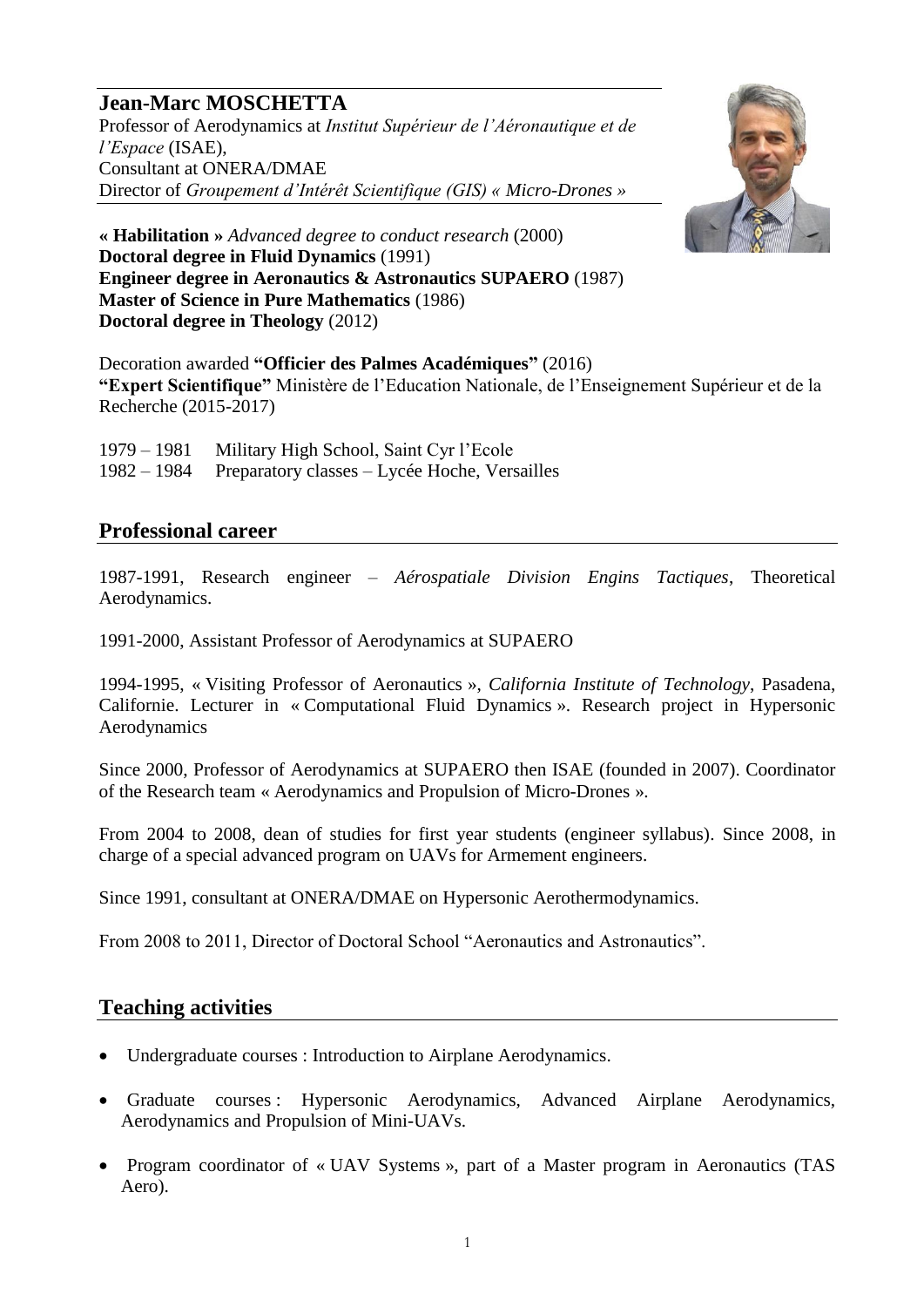### **Research grants and expertise**

- Research grant on MAVs from the French Armament Procurement Agency (DGA) since 2000.
- Research grant from the Regional Governement on Electroactive morphing actuators as applied to UAVs (since 2010)
- Research grants on 2 UAV projects for long endurance vehicle and for a multi-tasking micro-drone, University of Toulouse (since 2010).
- Since 2008, Associate Editor of the *International Journal of Micro Air Vehicles*
- Chairman of 5 international conferences and flight competitions on Micro Air Vehicles (2011, 2002, 2003, 2004, 2007) and member of the International Oversight Committee for the organization of IMAV conferences and flight competitions (since 2006).

## **Consulting**

 Consultant in Aerodynamics since 1992 for : ONERA, Bertin Technologies, Silverlit, Delair-Tech, Lacroix Defence & Security.

## **Selection of recent publications (2008-2015)**

### *Journal papers*

- P. Lv, S. Prothin, F. Mohd-Zawawi, E. Benard, J. Morlier, J.-M. Moschetta, "Performance improvement of small-scale rotors by passive blade twist control", *Journal of Fluid and Structure*, Vol. 55 (2015), p. 25-41.
- V. Bonnin, E. Bénard, J.-M. Moschetta, C. Toomer, "Energy-Harvesting Mechanisms for UAV Flight by Dynamic Soaring", *International Journal of Micro Air Vehicles*, vol.7, n°3 (2015), pp.212-230. ISSN 1756-8293
- A. Sun, D. Bajon, J.-M. Moschetta, E. Benard, C. Thipyopas, "Integrated static and dynamic modeling of an ionic polymer-metal composite actuator", *Journal of intelligent material systems and structures*, Vol. 20, n°3 (2015), p. 273-282. ISSN: 15308138
- K. Chinwicharnam, D. Gomez Ariza, J.-M. Moschetta, C. Thipyopas, "A computation study on the aerodynamic influence of interaction wing-propeller for a tilt-body MAV". (2015) *Aircraft Engineering and Aerospace Technology: An International Journal*, vol.87 (n°6). pp.521-529. ISSN 0002-2667
- Z. Liu, L. Dong, J.M. Moschetta, J. Zhao and G. Yan, "Optimization of Nano-Rotor Blade Airfoil Using Controlled Elitist NSGA-II", *International Journal of Micro Air Vehicles*, vol. 6, n° 1, (2014), pp. 29-42. ISSN 1756-8293.
- J.M. Moschetta, "The Aerodynamics of Micro Air Vehicles: Technical Challenges and Scientific Issues", *Int. J. Engineering Systems Modelling and Simulation*, Vol. 6, Nos. 3-4 (2014), p. 134-148.
- F. Mohd-Zawawi, S. Prothin, P. Lv, E. Benard, J.-M. Moschetta, J. Morlier, "Study of a Flexible UAV Proprotor". *International Journal of Engineering Systems Modelling and Simulation*, Vol. 6, N°3/4 (2014), p. 149-161.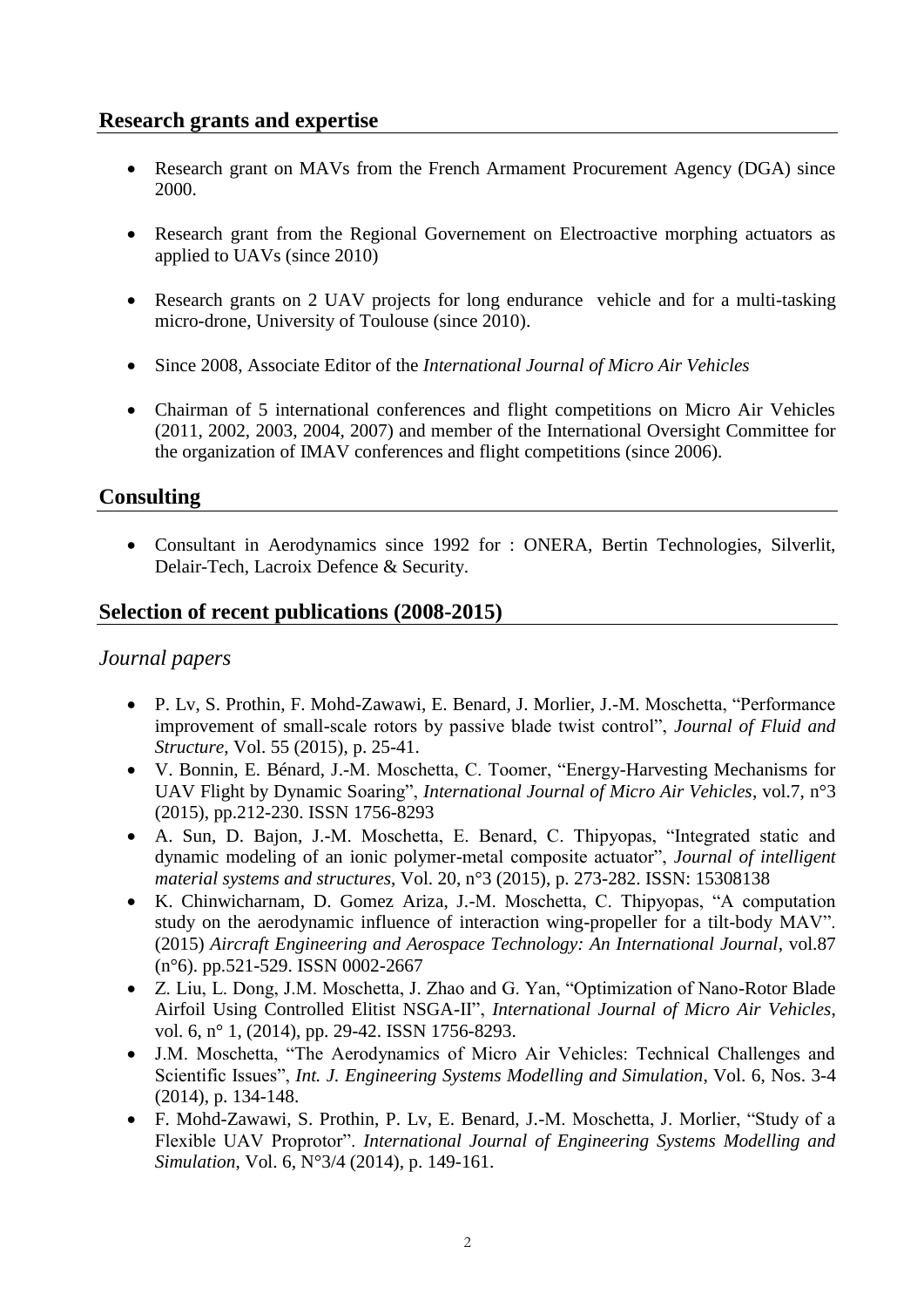- M. Bronz, G. Hattenberger and J.-M. Moschetta, « Development of a Long Endurance Mini-UAV : ETERNITY", *International Journal for Micro Air Vehicles*, vol. 5, n°4, Déc. 2013, p. 261-272.
- P. Lv, Fazila Mohd-Zawawi, E. Benard, S. Prothin, J.-M. Moschetta and J. Morlier, "An Application of Adaptive Blades on Convertible MAVs", *International Journal for Micro Air Vehicles*, vol. 5, n°4, Déc. 2013, p. 229-244.
- K. Chinwicharnam, D. Gomez Ariza, J.-M. Moschetta and C. Thipyopas, « Aerodynamic Characteristics of a Low Aspect Ratio Wing and Propeller Interaction for a Tilt-Body MAV", *International Journal for Micro Air Vehicles*, vol. 5, n°4, Déc. 2013, p. 245-260.
- F. Mohd-Zawawi, J. Morlier, G. Grondin, J.-M. Moschetta, "Design of Optimum Torsionally Flexible PropRotors for Tilt-Body MAVs," *Journal of Applied Mechanics and Materials*, vol. 225, pp. 281–286, Nov. 2012.
- C. Thipyopas, A. B. Sun, E. Benard, J.-M. Moschetta, "Application of Electro-Active Materials to a Coaxial-Rotor NAV", *International Journal of Micro Air Vehicles*, Volume 3, Number 4, pp. 247-260, December 2011.
- Z. Liu, R. Albertani, J.-M. Moschetta, C. Thipyopas, M. Xu, "Evaluation of Nano Coaxial Rotors in Hover with a validated Five-component Balance », *AIAA Journal of Aircraft,*  Vol. 48, n.1, p. 220-229, 2011.
- M. Itasse, J.-M. Moschetta, Y. Ameho, R. Carr, « Equilibrium Transition Study for a Hybrid MAV », *International Journal of Micro Air Vehicles*, Volume 3, Number 4, pp. 229-246, December 2011.
- Z. Liu, J.-M. Moschetta and M. Xu, "Design, Fabrication and Hovering Performance Study of Nano Coaxial Rotor". *International Journal of Aerospace and Lightweight Structures*, 2011, Volume 1, n. 1, pp. 119-132.
- Z. Liu, J.-M Moschetta, N. Chapman, R. Barènes, M. Xu, "Design of Test Benches for the Hovering Performance of Nano-Rotors", *International Journal of Micro Air Vehicles*, Volume 2, Number 1, pp. 17-32, 2010.
- C. Thipyopas, J.-M. Moschetta, "Experimental Analysis of a Fixed-Wing VTOL MAV in Ground Effect", *International Journal of Micro Air Vehicles*, Volume 2, Number 1, pp. 33- 54, March 2010
- C. Thipyopas and J.-M. Moschetta, "Development of Experimental Facilities for Multi-Mission MAVs", *International Journal of Micro Air Vehicles*, Sept. 2010, Vol.2 no.3
- Z. Liu, M. Xu, J.-M. Moschetta, S. Yang, " A review on conceptual design of nano air vehicles", *Chinese Science Bulletin*, Volume 55, n. 34, pp. 3257-3268, 2010.
- C. Thipyopas et J.-M. Moschetta. « A fixed-wing biplane MAV for low speed missions" *International Journal of Micro Air Vehicles*, Vol.1(1), 2009.
- B. Bataillé, J.-M. Moschetta, D. Poinsot, C. Bérard et A. Piquereau. « Development of a VTOL Mini-UAV for Multi-Tasking Missions", *The Aeronautical Journal*, Vol. 113(1140), p. 87, 2009.
- S. Shkarayev, J.-M. Moschetta, B. Bataillé, "Aerodynamic Design of Micro Air Vehicles for Vertical Flight", *Journal of Aircraft*, vol. 45, n°5, Sept.-Oct. 2008, pp. 1715-1724.

### *Invited lectures*

- J.-M. Moschetta, "The Aerodynamics of Micro Air Vehicles : Technical challenges and scientific issues », *48th International Symposium of Applied Aerodynamics*, 25 mars 2013, Saint-Louis, France.
- J.-M. Moschetta, "Research activity in Micro Air Vehicles at ISAE", *Linköping University*, 22 novembre 2012, Linköping, Sweden.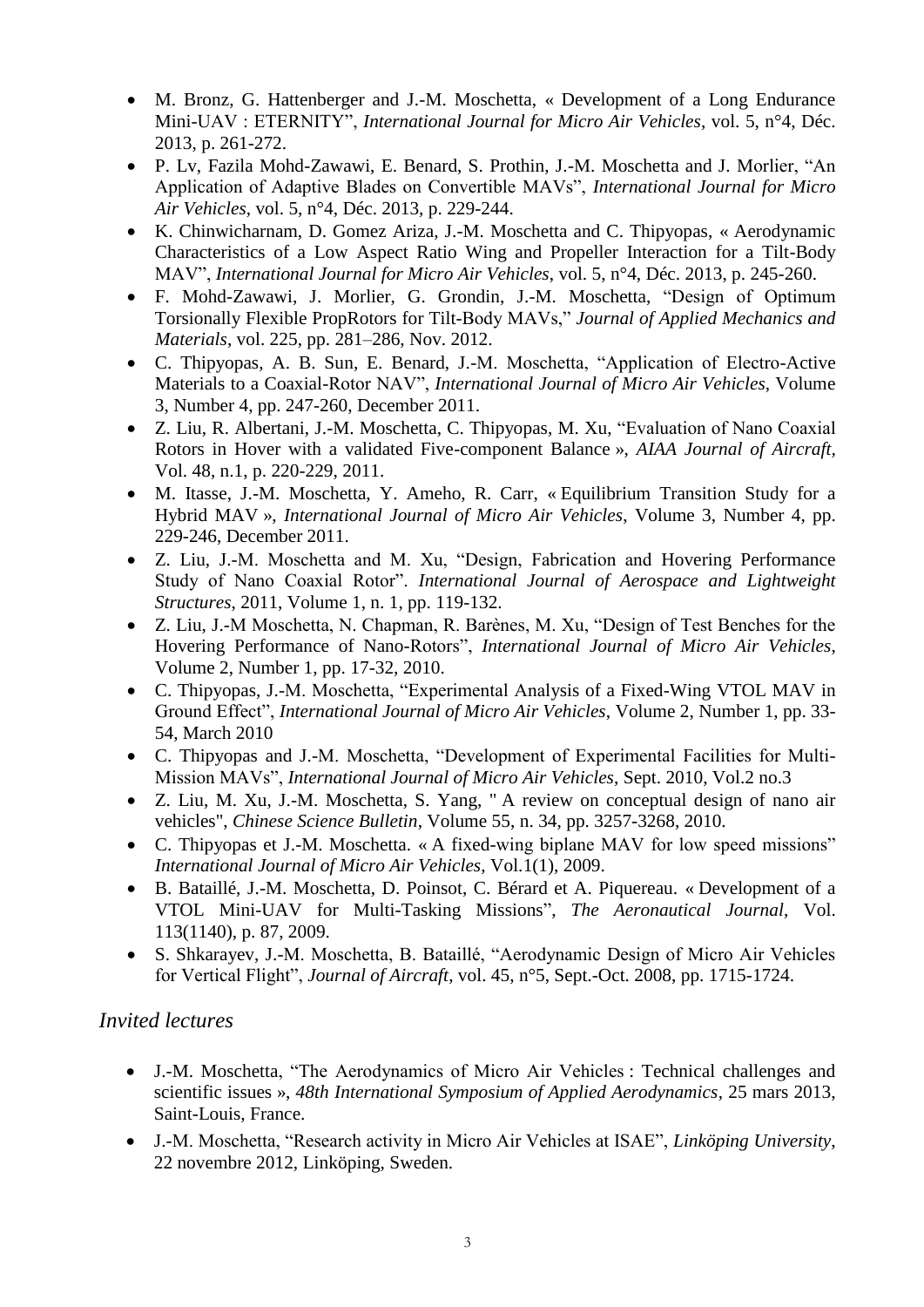- J.-M. Moschetta, "Micro Unmanned Air Vehicle: Innovative designs for long endurance", *Airbus Innovation Cell Symposium*, 20 avril 2012, Toulouse, France.
- J.-M. Moschetta, "Multi-tasking Micro aerial Vehicles for the urban environment", *Short Range and Tactical UAVs*, 24-26 mai 2011, Londres, Grande-Bretagne.
- J.-M. Moschetta, "Les drones, recherches et innovation à l'ISAE", *Colloque du Centenaire de SUPAERO*, 14-16 oct. 2009, Toulouse, France.
- J.-M. Moschetta, S. Shkarayev, « Hovering Capabilities of Fixed-Wing Micro Air Vehicles », *1st US-Asian Demonstration & Assessment of Micro-Aerial & Unmanned Ground Vehicle Technology* (MAV08), 10-15 March, Agra, India
- J.-M. Moschetta, B. Bataillé, C. Thipyopas, S. Shkarayev, « On Fixed-Wing Micro-Air Vehicles with Hovering Capabilities », AIAA Paper 2008-221, *46th AIAA Aerospace Sciences Meeting and Exhibit*, 7-10 January 2008, Reno, Nevada
- J.-M. Moschetta, "New Trends and Capabilities for Micro Air Vehicle Systems", *UAV World 2007*, Oct. 24-25 2007, Frankfurt, Germany
- J.-M. Moschetta, « MAV07: compétition internationale de micro-drones », *Journées Univ'Air,* Le Bourget, 22-25 mars 2007.

## *Patents*

- J.-M. Moschetta & C. Thiopyopas, « Micro/nano véhicule aérien commandé à distance comportant un système de roulage au sol, de décollage vertical et d'atterrissage », Brevet en France FR11 52585 du 29 mars 2011. Extension internationale déposée auprès de l'Office Européen des Brevets de La Haye le 27 mars 2012. Publié le 4 octobre 2012 sous le numéro 2012/130856 par le Bureau International de l'OMPI.
- J.-M. Moschetta et M. Bronz, « Drone longue endurance », Brevet en France FR 1259268 déposé le 1<sup>er</sup> octobre 2012.

### *Conference papers (2010-2013)*

- V. Bonnin, C. Toomer, E. Bénard, J.-M. Moschetta, "Energy-Harvesting Mechanisms for UAV Flight by Dynamic Soaring", *AIAA Atmospheric Flight Mechanics Conference*, 19 August 2013 - 22 August 2013, Boston, Massachussets.
- Y. Prevereaud, J.-L. Verant, J.-M. Moschetta, F. Sourgen, M. Blanchard, "Debris Aerodynamic Interactions during Uncontrolled Atmospheric Reentry", *AIAA Atmospheric Flight Mechanics Conference*, AIAA Paper 2012-4582, 13-16 août 2012, Minneapolis, Minnesota, USA.
- D. Gomez, S. Moretti, E. Benard, J.-M. Moschetta, "Wake analysis of UAV propeller at incidence", *47th Applied Aerodynamics Conference*, 3AF, Paris, 26-28 mars 2012.
- M. Bronz, J.-M. Moschetta, P. Brisset, "Flying Autonomously to Corsica : A Long Endurance Mini-UAV System", *International Micro Air Vehicle Conference and Flight Competition*, Braunschweig, Germany, (IMAV2010), July 2010.
- R. Carr, J.-M. Moschetta, C. Thipyopas, G. Mehta, " A Tilt-body Fixed-wing Micro Aerial Vehicle for Autonomous Transition Flight", *International Micro Air Vehicle Conference and Flight Competition*, Braunschweig, Germany, (IMAV2010), July 2010.
- L. Ferrier, J.-L. Vérant, J.-M. Moschetta, "Aerothermodynamical Study for the Entry of an Apophis-Like Asteroid", AIAA paper 2011-1037, *49th AIAA Aerospace Sciences Meeting including the New Horizons Forum and Aerospace Exposition*, Orlando, Florida, Jan. 4-7, 2011.